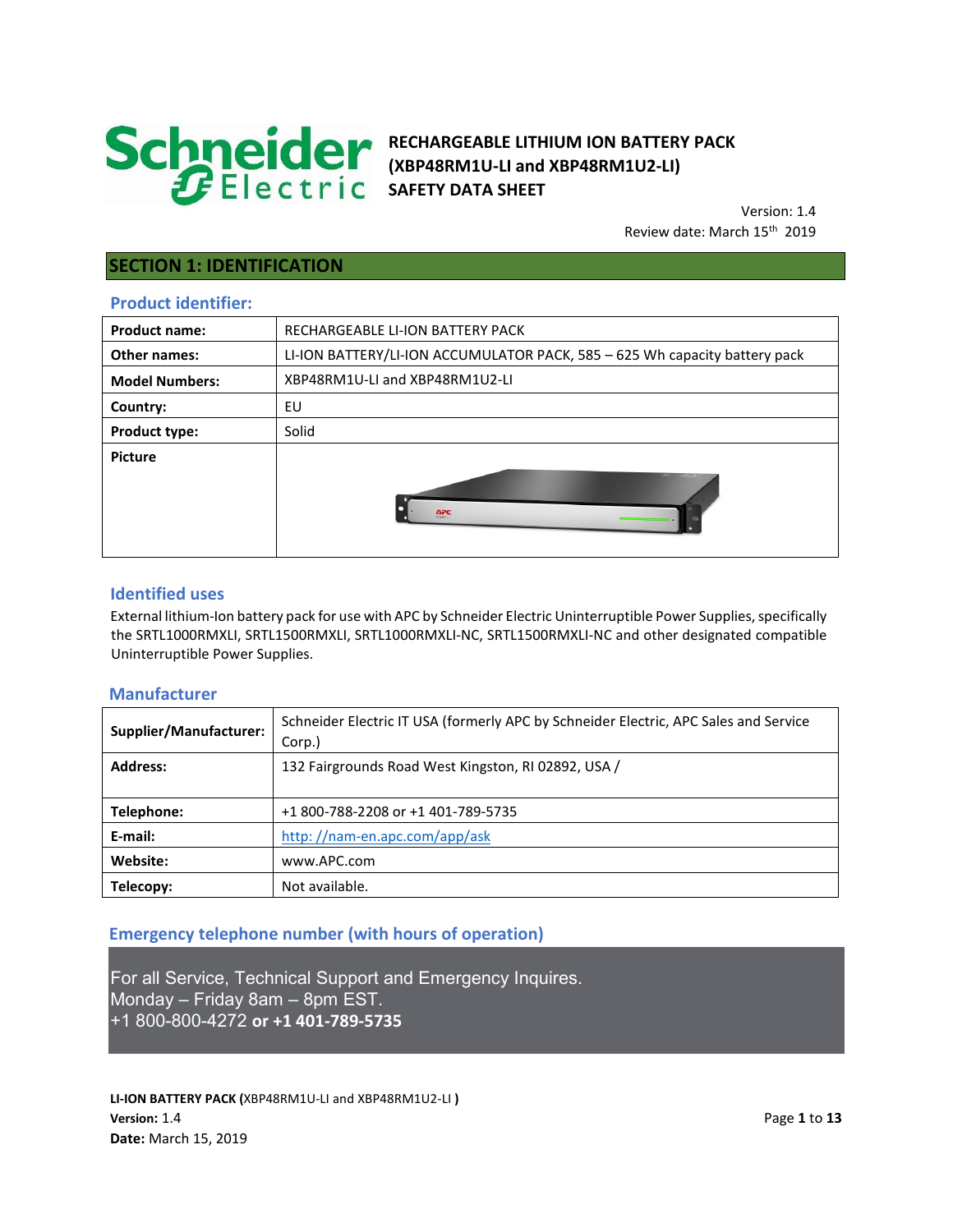# **SECTION 2: HAZARDS IDENTIFICATION**

#### **2.1 Classification of the substance or mixture:**

Product definition: Mixture

**Classification according to regulation (EC) No. 1272/2008 [CLP/GHS]**  Not classified.

#### **2.2 GHS label elements:**

Signal word: No signal word. Hazard statements:No known significant effects or critical hazards.

Precautionary statements

See Section 16 for the full text of the H statements declared above. See Section 11 for more detailed information on health effects and symptoms.

| <b>Prevention:</b>                                                                                                                    | Not applicable |
|---------------------------------------------------------------------------------------------------------------------------------------|----------------|
| Response                                                                                                                              | Not applicable |
| <b>Storage</b>                                                                                                                        | Not applicable |
| <b>Disposal</b>                                                                                                                       | Not applicable |
| Supplemental label elements                                                                                                           | Not applicable |
| Annex XVII – Restrictions on the manufacture, placing on the market<br>and use of certain dangerous substances, mixtures and articles | Not applicable |
| <b>Special Packaging</b>                                                                                                              | Not applicable |
| Containers to be fitted with child-resistant fastenings                                                                               | Not applicable |
| <b>Tactile warning of danger</b>                                                                                                      | Not applicable |

See section 14 for more detailed information on packaging and labeling requirements associated with transportation.

## **2.3 Other Hazards**

| Other Hazards:                                      | None known |
|-----------------------------------------------------|------------|
| Other hazards which do not result in classification | None known |

The product is a battery pack that contains lithium ion battery cells and is therefore classified as an article and is not hazardous when used according to the recommendations of the manufacturer. The hazard is associated with the contents of the battery cells within the battery pack. Under recommended use conditions, the electrode materials and liquid electrolyte are non-reactive provided that the battery integrity remains and the seals remain intact. The potential for exposure should not exist unless the cell in the battery leaks, is exposed to high temperatures or is mechanically, electrically or physically abused/damaged. If the cell in the battery is compromised and starts to leak, based upon the battery ingredients, the contents are classified as Hazardous.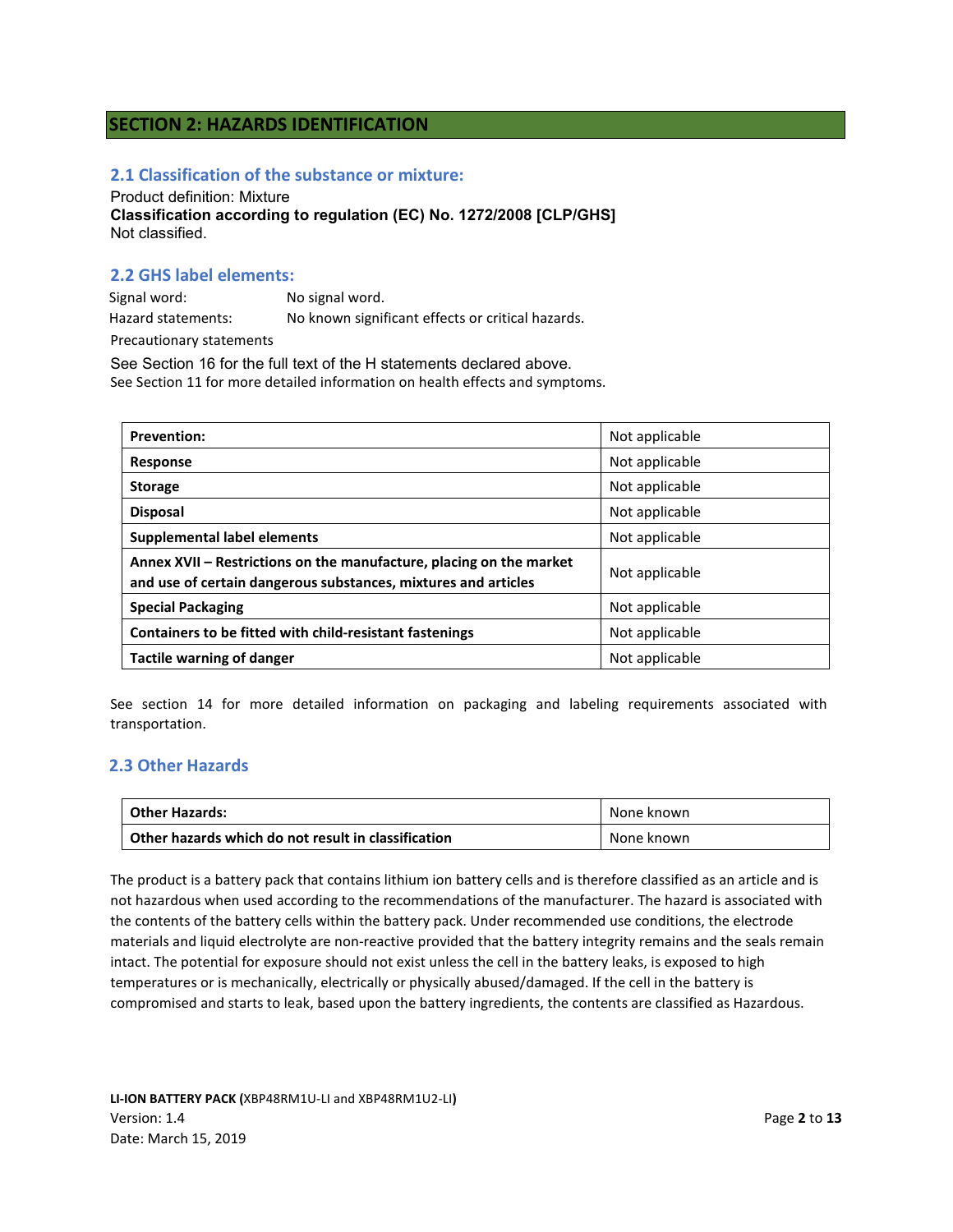# **SECTION 3: COMPOSITION / INFORMATION ON INGREDIENTS**

Substance/Mixture: Mixture. Other means of identification: Not available.

## **CAS number/other identifiers**

| Part                             | Product/ingredient<br>name                     | <b>Identifiers</b> | %         | Classification<br>OSHA HCS 2015                                                     |
|----------------------------------|------------------------------------------------|--------------------|-----------|-------------------------------------------------------------------------------------|
| Cathode<br>(positive electrode)  | Lithium Metal<br>Composite<br>(Li(Ni,Mn,Co)O2) | Mixture            | 20-50     | Eye, Skin, Respiratory<br>Irritant                                                  |
| Anode<br>(negative<br>electrode) | Carbon, as<br>Graphite                         | CAS: 7440-44-0     | $10 - 30$ | Eye, Skin, Respiratory<br>Irritant                                                  |
| Electrolyte<br>(proprietary)     | LiPF6 salt $+EC$<br>solvent                    | Mixture            | $12 - 17$ | Mixture: Flammable;<br>Reactive; Sensitizer;<br>Eye, Skin &<br>Respiratory Irritant |
|                                  | Polyvinylidene<br>Fluoride (PVDF)              | CAS:<br>24937-79-9 | $<$ 5     | Hot a hazardous<br>substance or<br>mixture.                                         |
|                                  | <b>Aluminum Metal</b>                          | CAS: 7429-90-5     | $2 - 10$  | Hot a hazardous<br>substance or<br>mixture.                                         |
|                                  | <b>Copper Metal</b>                            | CAS: 7440-50-8     | $2 - 10$  | Hot a hazardous<br>substance or<br>mixture.                                         |
| Housing/Electronics              | Steel Alloy/Plastic<br>and Metal Parts         | Mixture            |           | Hot a hazardous<br>substance or<br>mixture.                                         |

#### **Further Information**

For information purposes: Because of the cell structure the dangerous ingredients will not be available if used properly.

Hazardous Material Content per Directive 2006/66/EC on batteries and accumulators

| Mercury content: | $Hg < 0.1$ mg/kg |
|------------------|------------------|
| Cadmium content: | Cd < 1 mg/kg     |
| Lead content:    | $Pb < 10$ mg/kg  |

# **SECTION 4: FIRST AID MEASURES**

#### **General information**

The information in this section contains generic advice and guidance. The list of Identified uses in Section 1 should be consulted for any available use-specific information provided in the Exposure Scenario(s). The following first aid measures are required only in case of exposure to interior battery components after damage of the external battery casing. Undamaged, closed cells do not represent a danger to the health.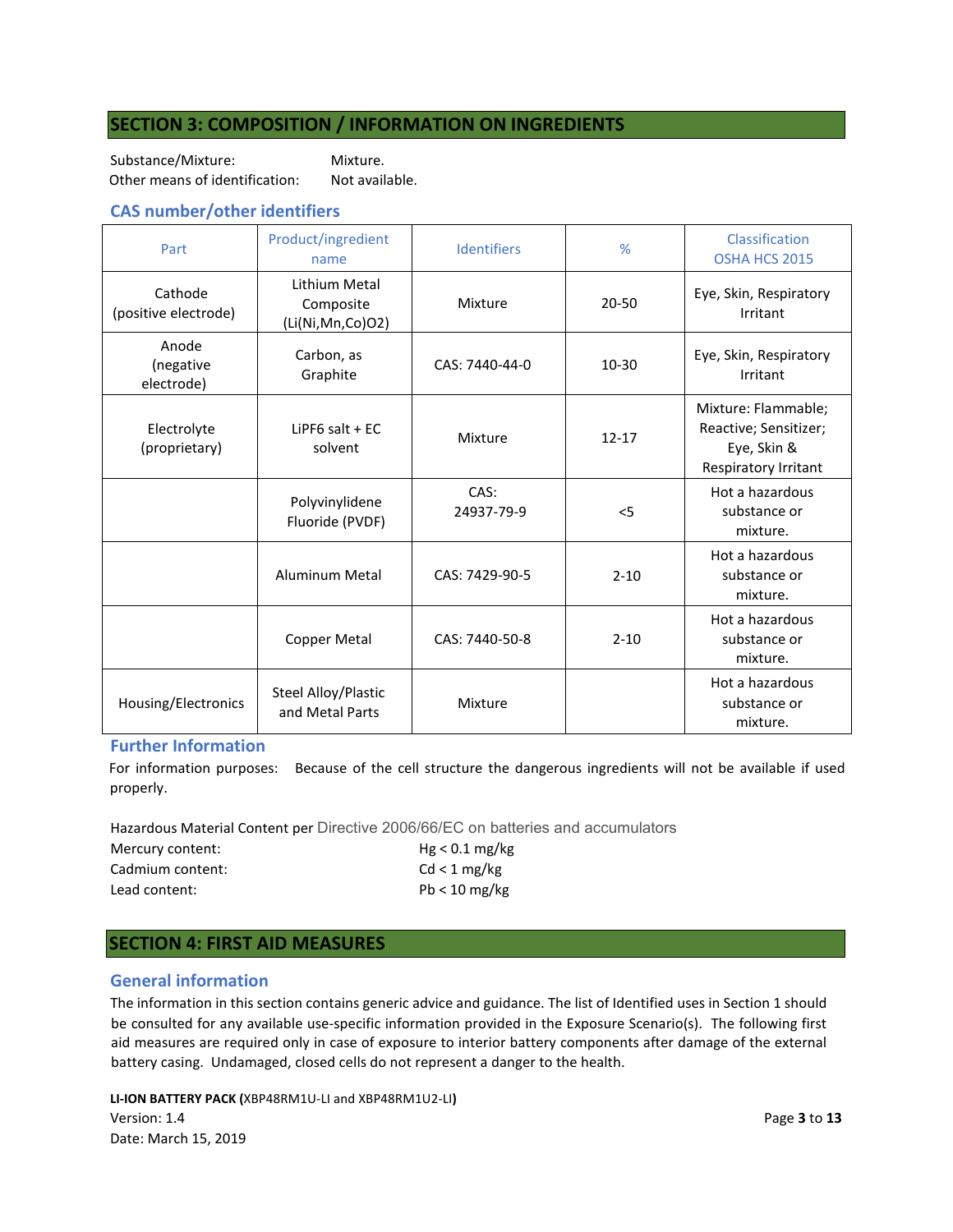# **Description of necessary first aid measures**

| Eye contact         | Rinse immediately with plenty of water, also under the eyelids, for at least 15 minutes. Seek<br>medical treatment by eye specialist. |
|---------------------|---------------------------------------------------------------------------------------------------------------------------------------|
| <b>Inhalation</b>   | Ensure of fresh air. Consult a physician.                                                                                             |
| <b>Skin contact</b> | In case of contact with skin wash off immediately with plenty of water. Consult a physician.                                          |
| Ingestion           | Drink plenty of water.<br>Call a physician immediately.                                                                               |

# **Most important symptoms/effects, acute and delayed Potential acute health effects**

| Eye contact                         | No known significant effects or critical hazards. |
|-------------------------------------|---------------------------------------------------|
| <b>Inhalation</b>                   | No known significant effects or critical hazards. |
| Skin contact                        | No known significant effects or critical hazards. |
| Ingestion                           | No known significant effects or critical hazards. |
| <b>Over-exposure signs/symptoms</b> |                                                   |
| Eye contact                         | No known significant effects or critical hazards. |
| <b>Inhalation</b>                   | No known significant effects or critical hazards. |
| <b>Skin contact</b>                 | No known significant effects or critical hazards. |
| Ingestion                           | No known significant effects or critical hazards. |

# **Indication of immediate medical attention and special treatment needed, if necessary**

| Notes to physician                         | none                                                                              |
|--------------------------------------------|-----------------------------------------------------------------------------------|
| <b>Specific treatments</b>                 | No specific treatment                                                             |
| <b>Protection of first-aiders</b>          | No action shall be taken involving any personal risk or without suitable training |
| Can toutenlaminal information (Cantian 44) |                                                                                   |

See toxicological information (Section 11)

# **SECTION 5: FIRE-FIGHTING MEASURES**

## **Extinguishing media**

The information in this section contains generic advice and guidance. The list of Identified Uses in Section 1 should be consulted for any available use-specific information provided in the Exposure Scenario(s).

| Suitable extinguishing media      | Cold water and dry powder in large amount are applicable.<br>Use metal fire extinction powder or dry sand if only few cells are involved. |
|-----------------------------------|-------------------------------------------------------------------------------------------------------------------------------------------|
| Unsuitable extinguishing<br>media | None known.                                                                                                                               |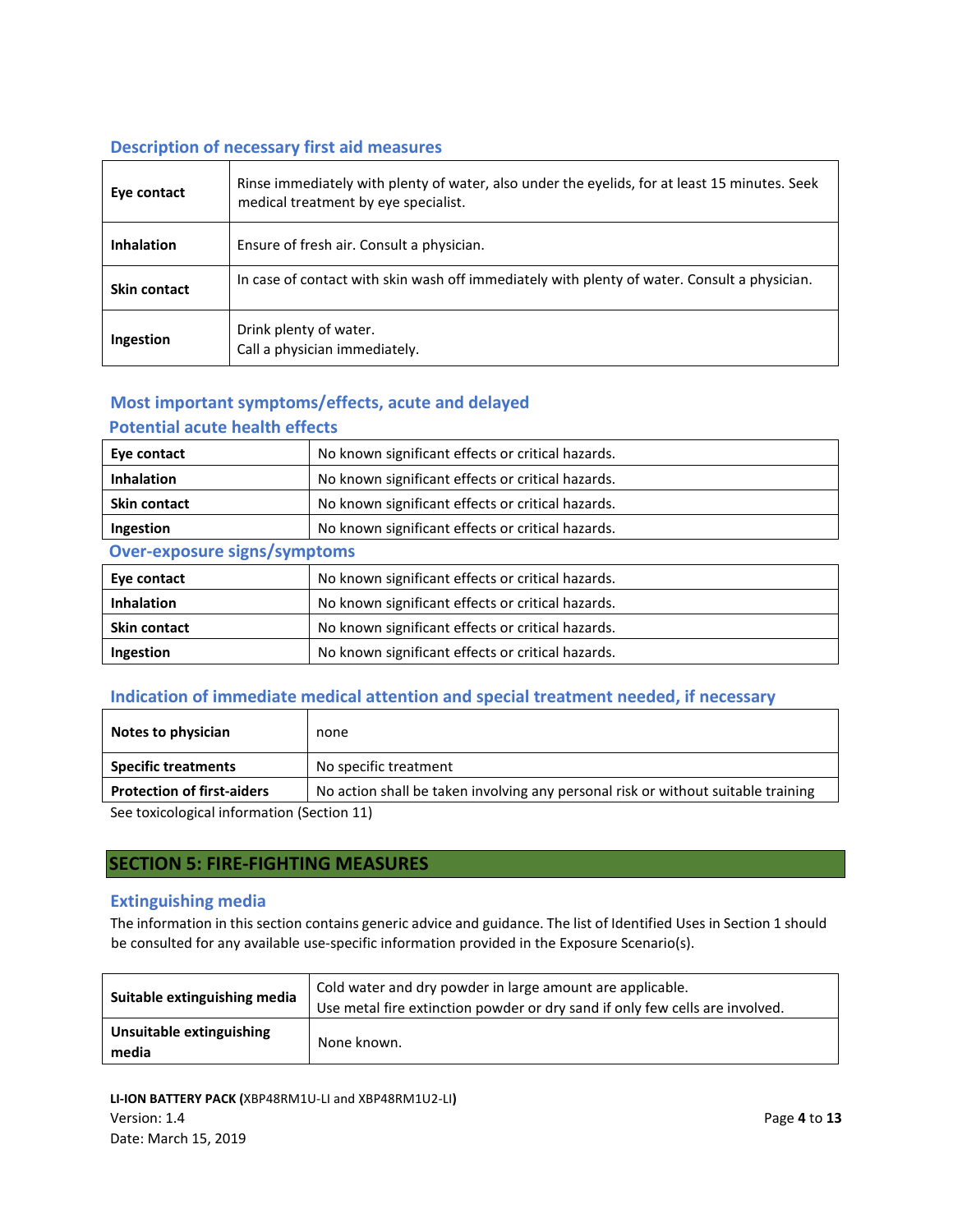| Specific hazards arising from<br>the chemical     | May form hydrofluoric acid if electrolyte comes into contact with water.                                                                                                                             |
|---------------------------------------------------|------------------------------------------------------------------------------------------------------------------------------------------------------------------------------------------------------|
| <b>Hazards thermal</b><br>decomposition products  | In case of fire, the formation of the following flue gases cannot be excluded:<br>Hydrogen fluoride (HF), Carbon monoxide and carbon dioxide.                                                        |
| Special protective actions for<br>fire-fighters   | If possible, remove cell(s) from firefighting area. If heated above 125°C,<br>cell(s) can explode/vent. Cell is not flammable but internal organic<br>material will burn if the cell is incinerated. |
| Special protective equipment<br>for fire-fighters | Wear self-contained breathing apparatus and protective suit.                                                                                                                                         |

# **SECTION 6: ACCIDENTAL RELEASE MEASURES**

## **Personal precautions, protective equipment and emergency procedures**

The information in this section contains generic advice and guidance. The list of Identified Uses in Section 1 should be consulted for any available use-specific information provided in the Exposure Scenario(s).

| For non-emergency<br>personnel | Use personal protective clothing.<br>Avoid contact with skin, eyes and clothing.<br>Avoid breathing fume and gas.                            |
|--------------------------------|----------------------------------------------------------------------------------------------------------------------------------------------|
| For emergency<br>responders    | Take note of any information in Section 8 on suitable and unsuitable materials. See also<br>the information in "For nonemergency personnel". |
| Environmental<br>precautions   | Do not discharge into the drains/surface waters/groundwater.                                                                                 |

#### **Methods and materials for containment and cleaning up**

Pick up and send for disposal. Note that the battery pack may contain a charge a Note: See Section 1 for emergency contact information and Section 13 for waste disposal.

# **SECTION 7: HANDLING AND STORAGE**

## **Precautions for safe handling**

The information in this section contains generic advice and guidance. Information is provided based on typical anticipated uses of the product.

| <b>Protective measures</b>                    | Put on appropriate personal protective equipment (see Section 8).                                                                                                                                                |
|-----------------------------------------------|------------------------------------------------------------------------------------------------------------------------------------------------------------------------------------------------------------------|
| Advice on safe handling                       | Avoid short circuiting the cell. Avoid mechanical damage of the cell. Do not open<br>or disassemble.<br>Protect against fire and explosion. Keep away from open flames, hot<br>surfaces and sources of ignition. |
| Conditions for safe storage,<br>including any | Storage at room temperature at approx. 20°C, 60% of the nominal capacity (OCV<br>approx. 3.6 - 3.9 V).                                                                                                           |
| incompatibilities                             | Keep in closed original container.                                                                                                                                                                               |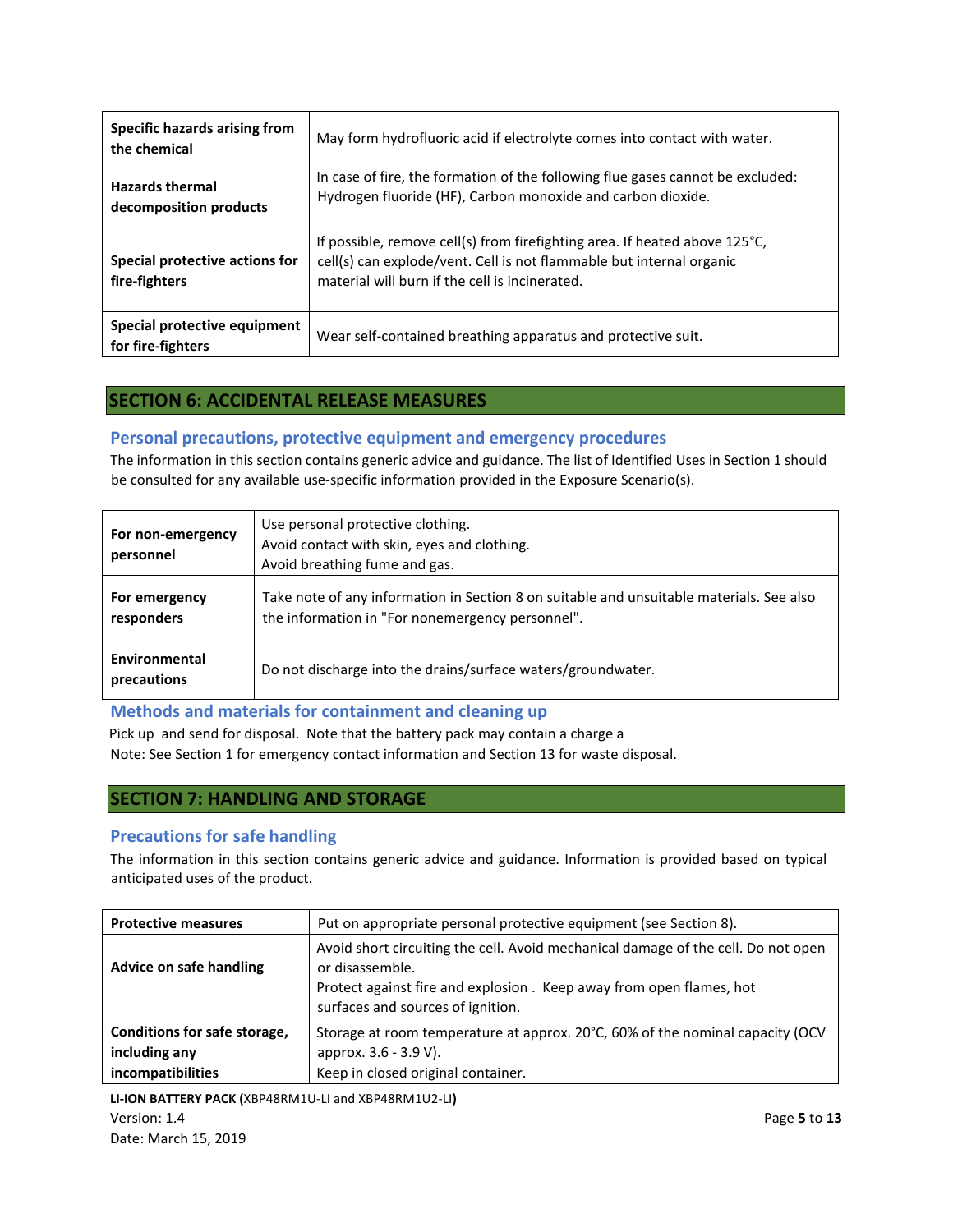# **SECTION 8: EXPOSURE CONTROLS / PERSONAL PROTECTION**

#### **Control parameters**

The information in this section contains generic advice and guidance. Information is provided based on typical anticipated uses of the product. Additional measures might be required for bulk handling or other uses that could significantly increase worker exposure or environmental releases.

#### **Occupational exposure limits**

No exposure limit value known

|                               | If this product contains ingredients with exposure limits, personal,<br>workplace atmosphere or biological monitoring may be required to<br>determine the effectiveness of the ventilation or other control measures<br>and/or the necessity to use respiratory protective equipment. Reference<br>should be made to monitoring standards, such as the following: European<br>Standard EN 689 (Workplace atmospheres - Guidance for the assessment |
|-------------------------------|----------------------------------------------------------------------------------------------------------------------------------------------------------------------------------------------------------------------------------------------------------------------------------------------------------------------------------------------------------------------------------------------------------------------------------------------------|
| <b>Recommended monitoring</b> | of exposure by inhalation to chemical agents for comparison with limit                                                                                                                                                                                                                                                                                                                                                                             |
| procedures                    | values and measurement strategy) European Standard EN 14042                                                                                                                                                                                                                                                                                                                                                                                        |
|                               | (Workplace atmospheres - Guide for the application and use of                                                                                                                                                                                                                                                                                                                                                                                      |
|                               | procedures for the assessment of exposure to chemical and biological                                                                                                                                                                                                                                                                                                                                                                               |
|                               | agents) European Standard EN 482 (Workplace atmospheres - General                                                                                                                                                                                                                                                                                                                                                                                  |
|                               | requirements for the performance of procedures for the measurement of                                                                                                                                                                                                                                                                                                                                                                              |
|                               | chemical agents) Reference to national guidance documents for methods                                                                                                                                                                                                                                                                                                                                                                              |
|                               | for the determination of hazardous substances will also be required.                                                                                                                                                                                                                                                                                                                                                                               |

#### **DNELs/DMELs**

No DNELs/DMELs available.

#### **PNECs**

No PNECs available.

## **8.2 Exposure controls**

| Appropriate<br>engineering controls | No specific precautions necessary. |
|-------------------------------------|------------------------------------|
| Environmental<br>exposure controls  | No specific precautions necessary. |

## **Individual protection measures**

| <b>Hygiene measures</b> | When using do not eat, drink or smoke. Wash hands before breaks and after work. |
|-------------------------|---------------------------------------------------------------------------------|
| Eye/face protection     | No specific precautions necessary.                                              |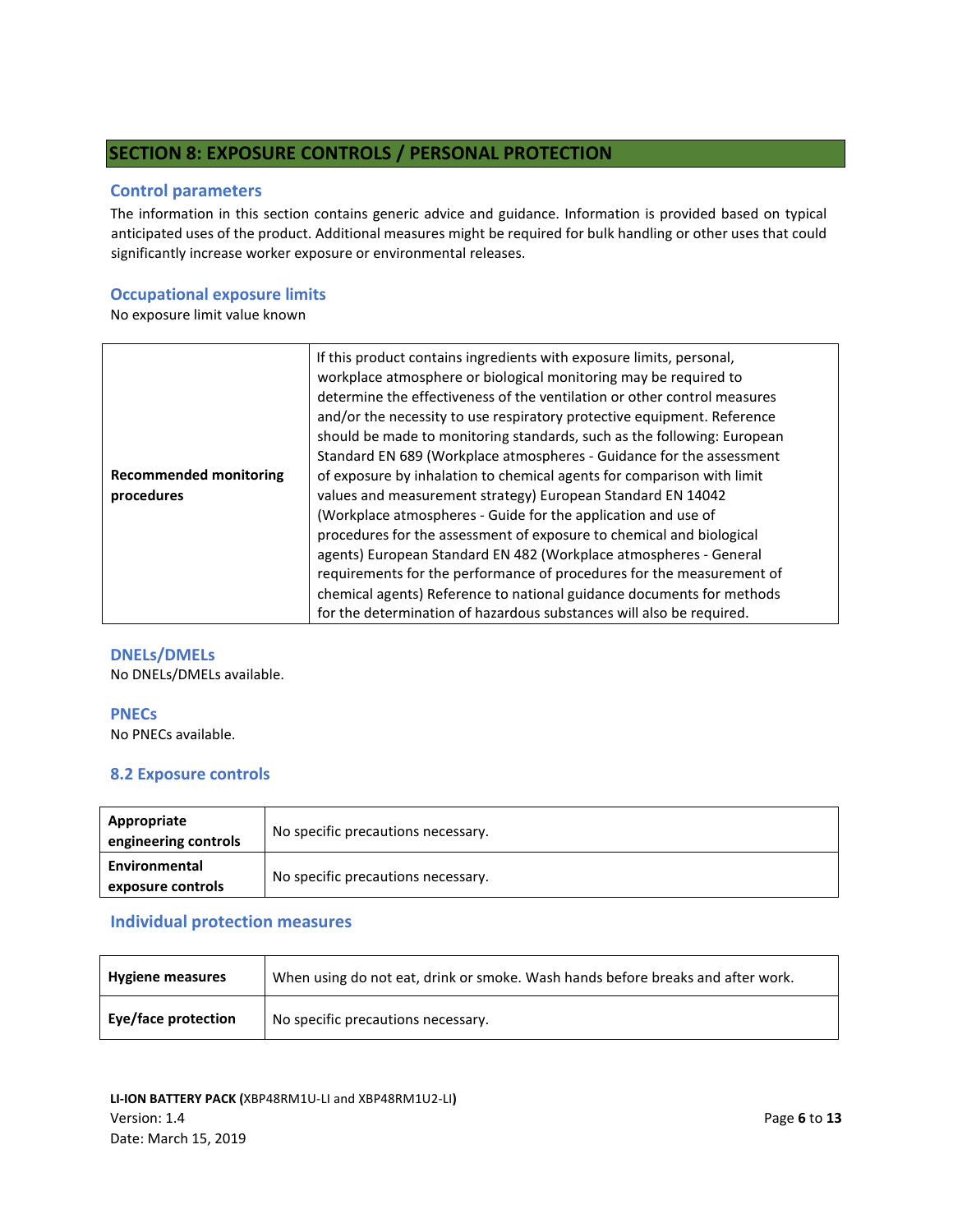| <b>Hand protection</b>        | No specific precautions necessary. |  |
|-------------------------------|------------------------------------|--|
| <b>Body protection</b>        | No specific precautions necessary. |  |
| Other skin protection         | No specific precautions necessary. |  |
| <b>Respiratory protection</b> | No specific precautions necessary. |  |

# **SECTION 9: PHYSICAL AND CHEMICAL PROPERTIES**

# **9.1 Information on basic physical and chemical properties**

## **Appearance**

| <b>Physical state</b>                        | Solid.          |
|----------------------------------------------|-----------------|
| Color                                        | Various.        |
| Odor                                         | Odorless.       |
| <b>Odor threshold</b>                        | Not applicable. |
| pH                                           | Not applicable. |
| <b>Melting point</b>                         | Not applicable. |
| <b>Boiling point</b>                         | Not applicable. |
| <b>Flash point</b>                           | Not applicable. |
| <b>Evaporation rate</b>                      | Not applicable. |
| Flammability (solid, gas)                    | Not applicable. |
| Lower and upper explosive (flammable) limits | Not applicable. |
| Vapor pressure                               | Not applicable. |
| Vapor density                                | Not applicable. |
| <b>Relative density</b>                      | Not applicable. |
| Solubility in water                          | Insoluble.      |
| Partition coefficient: n-octanol/water       | Not applicable. |
| <b>Auto-ignition temperature</b>             | Not applicable. |
| <b>Decomposition temperature</b>             | Not applicable. |
| <b>Viscosity</b>                             | Not applicable. |

## **9.2 Other information**

No additional information.

# **SECTION 10: STABILITY AND REACTIVITY**

| <b>10.1 Reactivity</b>         | No specific test data related to reactivity available for this product or its<br>ingredients. |  |
|--------------------------------|-----------------------------------------------------------------------------------------------|--|
| <b>10.2 Chemical stability</b> | The product is stable.                                                                        |  |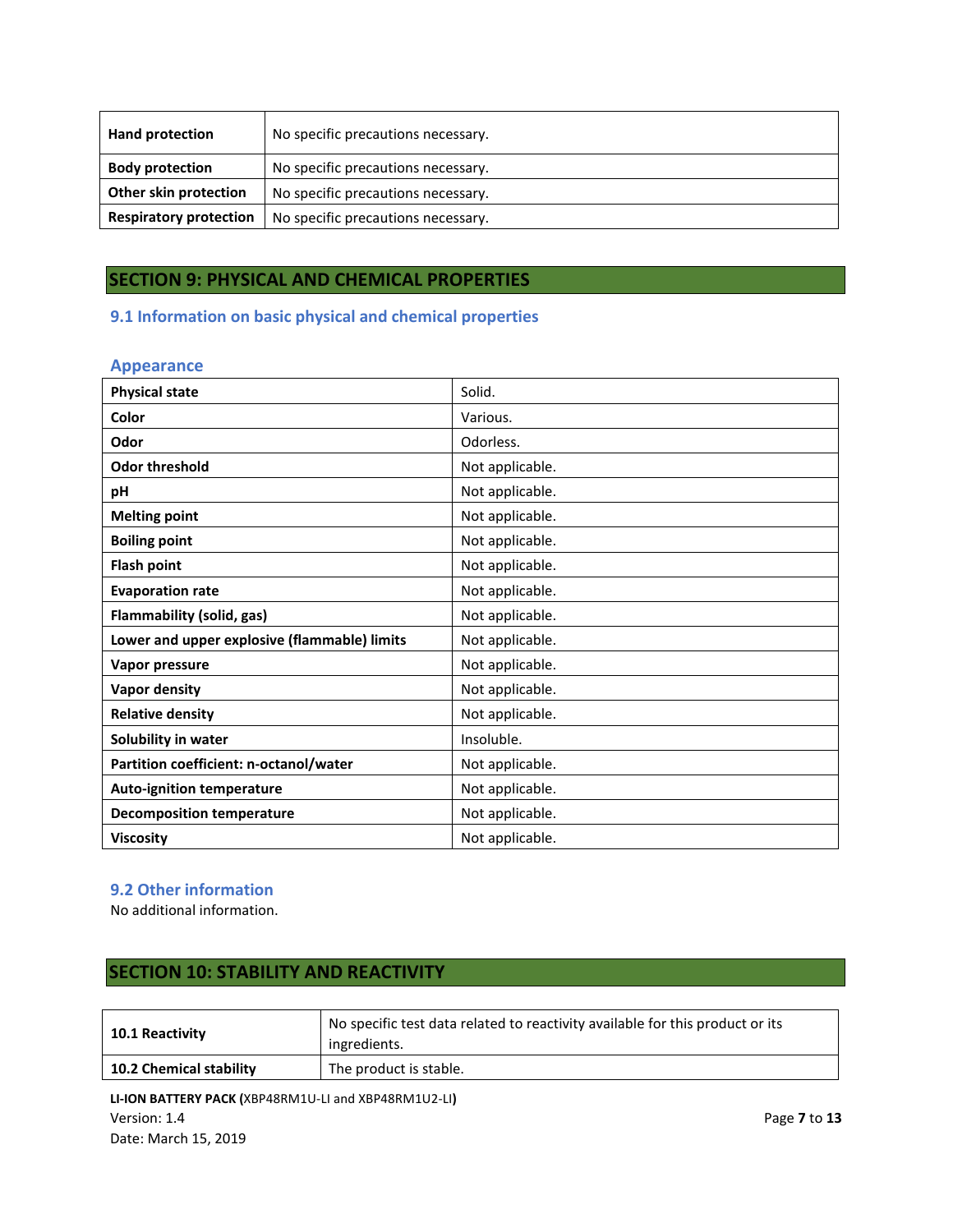| 10.3 Possibility of hazardous<br>reactions | Hazardous reactions will not occur.                                                                        |
|--------------------------------------------|------------------------------------------------------------------------------------------------------------|
| 10.4 Conditions to avoid                   | Keep away from open flames, hot surfaces and sources of ignition. Do not<br>puncture, crush or incinerate. |
| 10.5 Incompatible materials                | No materials to be especially mentioned.                                                                   |
| 10.6 Hazardous decomposition<br>products   | In case of open cells, there is the possibility of hydrofluoric acid and<br>carbon monoxide release.       |
| 10.7 Additional information                | No decomposition if stored and applied as directed.                                                        |

# **SECTION 11: TOXICOLOGICAL INFORMATION**

## **11.1 Information on toxicological effects**

| <b>Acute toxicity</b><br>There is no data available. |
|------------------------------------------------------|
|------------------------------------------------------|

#### **Acute toxicity estimates**

| <b>ROUTE: ORAL</b> | ATE value: 45454.5 mg/kg |
|--------------------|--------------------------|
|                    |                          |

| <b>Irritation/Corrosion</b>                              | There is no data available. |
|----------------------------------------------------------|-----------------------------|
| Sensitization                                            | There is no data available. |
| <b>Mutagenicity</b>                                      | There is no data available. |
| Carcinogenicity                                          | There is no data available. |
| <b>Reproductive toxicity</b>                             | There is no data available. |
| <b>Teratogenicity</b>                                    | There is no data available. |
| Specific target organ toxicity (single exposure)         | There is no data available. |
| Specific target organ<br>toxicity (repeated<br>exposure) | There is no data available. |
| <b>Aspiration hazard</b>                                 | There is no data available. |

Information on the likely routes of exposure: Dermal contact, Eye contact, Inhalation, Ingestion.

## **Potential acute health effects**

| Eye contact         | No known significant effects or critical hazards. |
|---------------------|---------------------------------------------------|
| <b>Inhalation</b>   | No known significant effects or critical hazards. |
| <b>Skin contact</b> | No known significant effects or critical hazards. |
| Ingestion           | No known significant effects or critical hazards. |

# **Symptoms related to the physical, chemical and toxicological characteristics**

| Eye contact       | No known significant effects or critical hazards. |
|-------------------|---------------------------------------------------|
| <b>Inhalation</b> | No known significant effects or critical hazards. |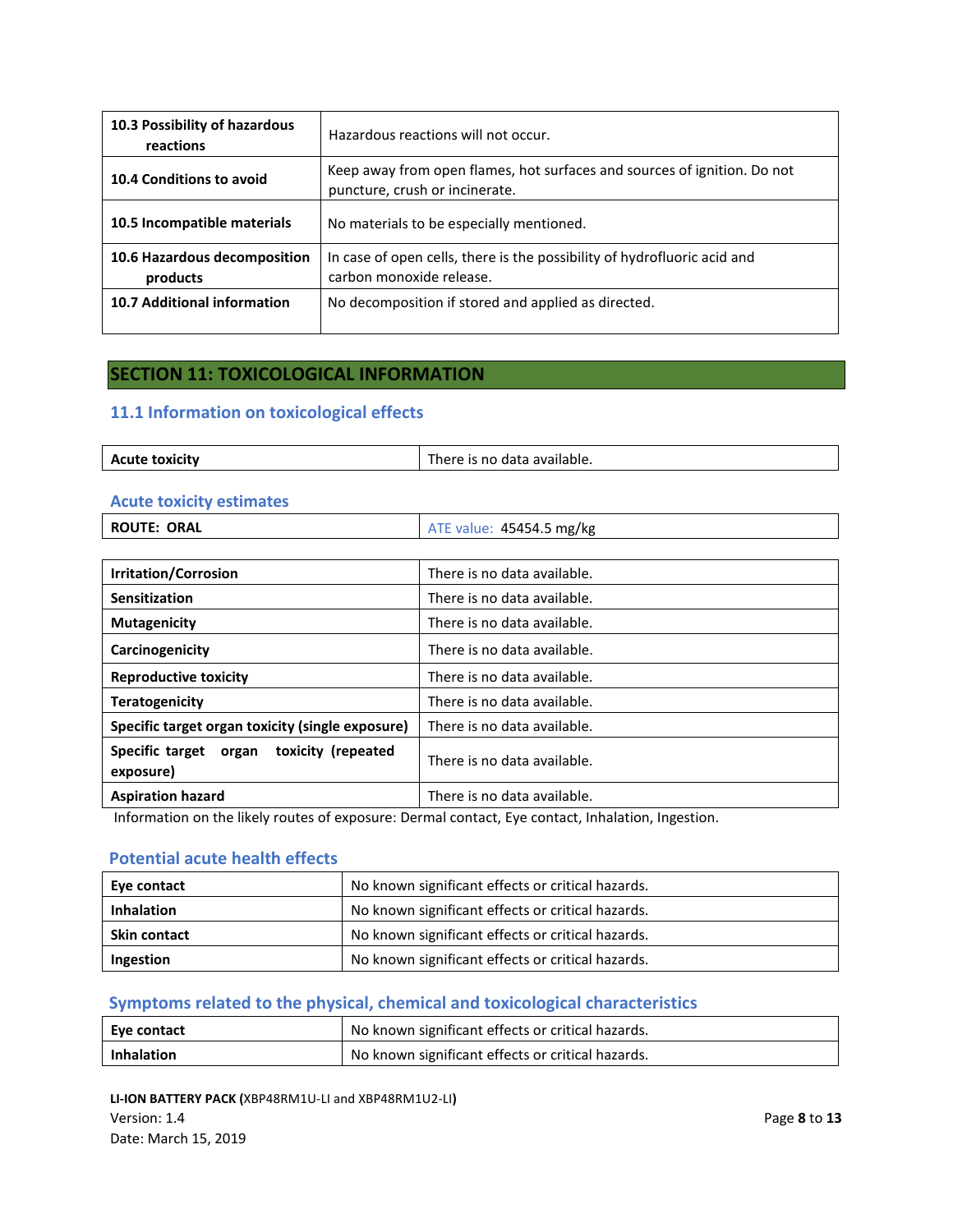| Skin contact | No known significant effects or critical hazards. |
|--------------|---------------------------------------------------|
| Ingestion    | No known significant effects or critical hazards. |

# **Delayed and immediate effects and also chronic effects from short and long term exposure Short term exposure**

| <b>Potential immediate effects</b> | No known significant effects or critical hazards. |
|------------------------------------|---------------------------------------------------|
| <b>Potential delayed effects</b>   | No known significant effects or critical hazards. |

#### **Long term exposure**

| <b>Potential immediate effects</b> | No known significant effects or critical hazards. |
|------------------------------------|---------------------------------------------------|
| <b>Potential delayed effects</b>   | No known significant effects or critical hazards. |

## **Potential chronic health effects**

| General                      | No known significant effects or critical hazards. |  |
|------------------------------|---------------------------------------------------|--|
| Carcinogenicity              | No known significant effects or critical hazards. |  |
| <b>Mutagenicity</b>          | No known significant effects or critical hazards. |  |
| <b>Teratogenicity</b>        | No known significant effects or critical hazards. |  |
| <b>Developmental effects</b> | No known significant effects or critical hazards. |  |
| <b>Fertility effects</b>     | No known significant effects or critical hazards. |  |

## **Numerical measures of toxicity**

Acute toxicity estimates: There is no data available.

# **Other information**

Not available.

# **SECTION 12: ECOLOGICAL INFORMATION**

| $\mid$ 12.1 Toxicity               | There is no data available. |
|------------------------------------|-----------------------------|
| 12.2 Persistence and degradability | There is no data available. |
| 12.3 Bioaccumulative potential     | There is no data available. |

#### **12.4 Mobility in soil**

| Soil/water partition coefficient (Koc) | No data available.                                |  |
|----------------------------------------|---------------------------------------------------|--|
| <b>Other adverse effects</b>           | No known significant effects or critical hazards. |  |

## **12.5 Results of PBT and vPvB assessment**

| <b>PBT</b> | Not applicable  |
|------------|-----------------|
| vPvB       | Not applicable. |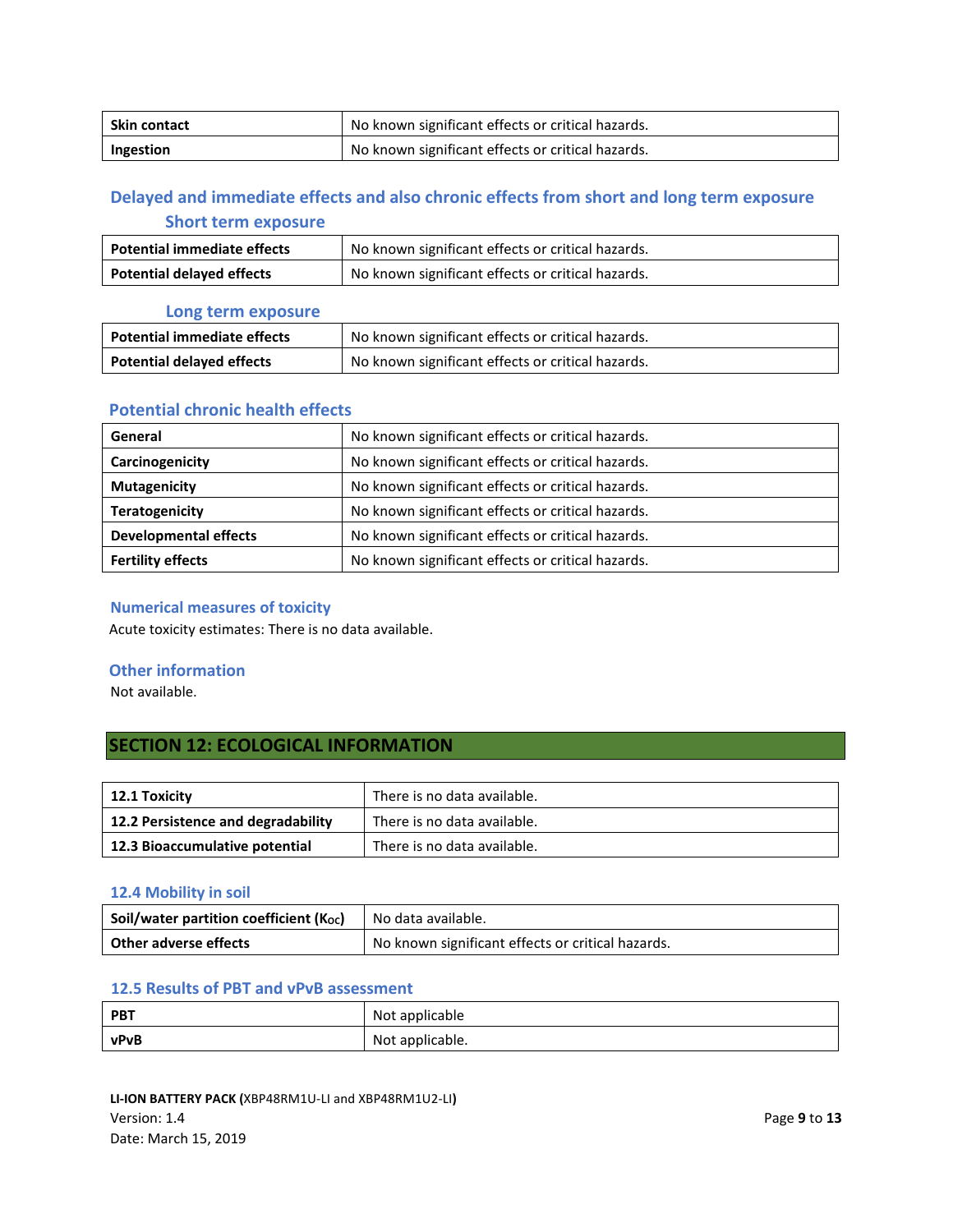## **12.6 Other adverse effects**

No known significant effects or critical hazards.

## **Further information**

Ecological injuries are not known or expected under normal use. Do not flush into surface water or sanitary sewer system.

## **SECTION 13: DISPOSAL CONSIDERATIONS**

The information in this section contains generic advice and guidance. Consult local recycling or disposal service providers for further information.

## **13.1 Advice on disposal**

#### **Product**

| <b>Methods of disposal</b> | The generation of waste should be avoided or minimized wherever<br>possible. Disposal of this product, solutions and any by-products should<br>comply with the requirements of environmental protection and waste<br>disposal legislation and any regional local authority requirements.<br>Dispose of surplus and non-recyclable products via a licensed waste<br>disposal contractor. Waste should not be disposed of untreated to the<br>sewer unless fully compliant with the requirements of all authorities<br>with jurisdiction. |
|----------------------------|-----------------------------------------------------------------------------------------------------------------------------------------------------------------------------------------------------------------------------------------------------------------------------------------------------------------------------------------------------------------------------------------------------------------------------------------------------------------------------------------------------------------------------------------|
| <b>Hazardous waste</b>     | This product is not regarded as hazardous waste, as defined by EU<br>Directive 91/689/EEC.                                                                                                                                                                                                                                                                                                                                                                                                                                              |

#### **Packaging**

.

| <b>Methods of disposal</b> | The generation of waste should be avoided or minimised wherever        |
|----------------------------|------------------------------------------------------------------------|
|                            | possible. Waste packaging should be recycled. Incineration or landfill |
|                            | should only be considered when recycling is not feasible.              |

## **SECTION 14: TRANSPORT INFORMATION**

Lithium-ion battery packs are regulated as Class 9 Miscellaneous Dangerous Goods pursuant to the International Civil Aviation Organization (ICAO) Technical Instructions for the Safe Transport of Dangerous Goods by Air, International Air Transport Association (IATA) Dangerous Goods Regulations, the International Maritime Dangerous Goods (IMDG) Code, European Agreements concerning the International Carriage of Dangerous Goods by Rail (RID) and Road (ADR), and applicable national regulations. These regulations contain very specific packaging, labeling, marking, and documentation requirements. The regulations also require that individuals involved in the preparation of dangerous goods for transport be trained and certified on proper package preparation, labeling, marking and preparing shipping documents. The following provides information to these trained and certified individuals to support their proper shipping of this battery pack.

• The battery pack meets the requirements of the test in the United Nations (UN) Manual of Tests and Criteria, Part III, sub-section 38.3. UN38.3 Report on the battery pack is available upon request.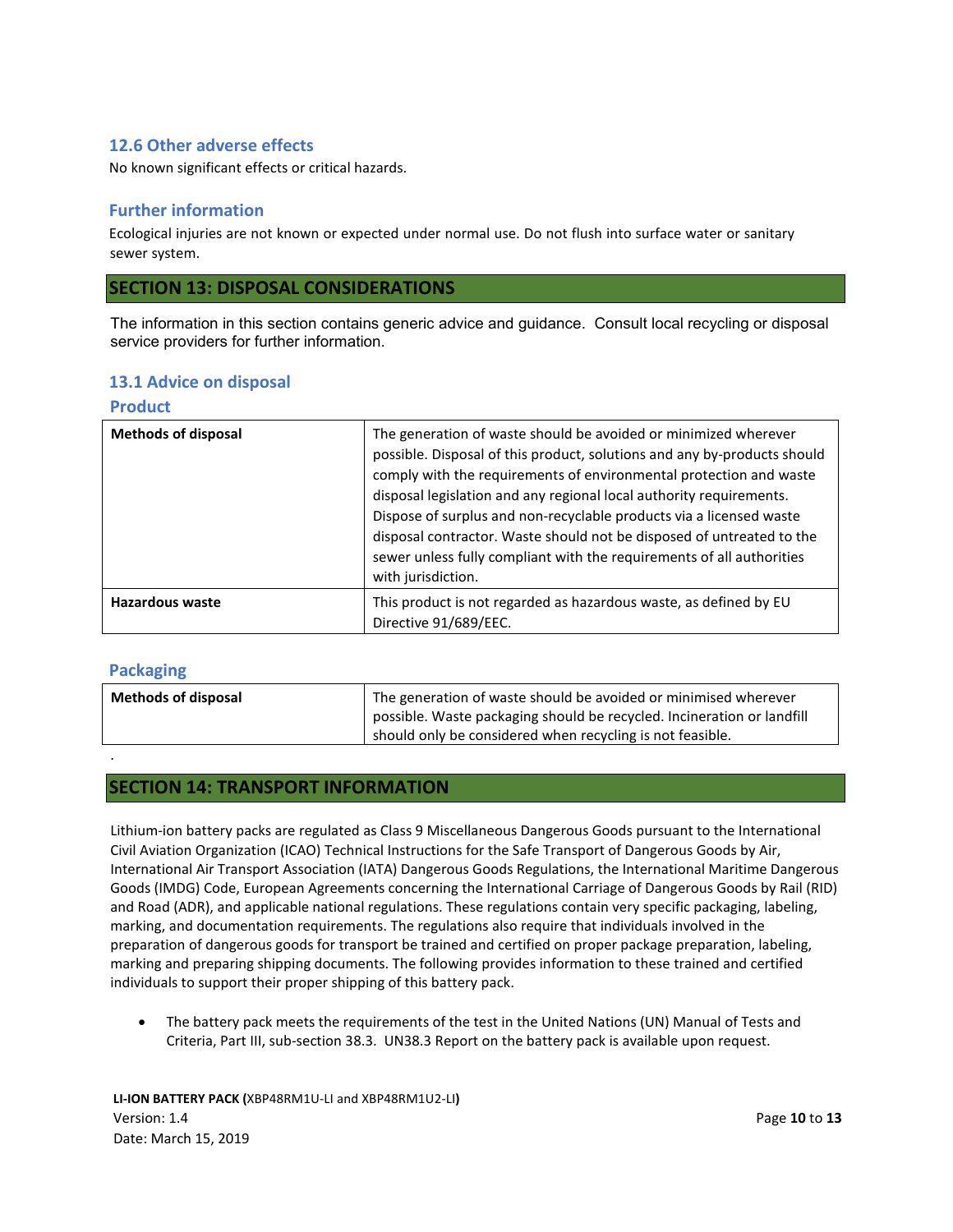- Original packaging is strong rigid outer packaging appropriate to its capacity and intended use. The packaging is UN specification. As a lithium ion battery pack, the unit is subject to State of Charge Restrictions (SOC) and is provided by the factory at 30% SOC.
- The battery pack meets the requirements of Packing Instructions 965, section IA of the IATA regulation.
- The battery pack = 585 Wh 625 Wh (nominal 613.2 Wh) capacity battery pack. The battery pack weighs 12 kg.
- The battery pack must not be packed in the same outer packaging, or placed in an overpack with, dangerous goods classified in Class 1 (except 1.4S), Division 2.1 (flammable gases), Class 3 (flammable liquids), Division 4.1 (flammable solids) and Division 5.1 (oxidizers).

|                                           | <b>ROAD</b>                                                                                                                                           | <b>TDG</b>                                                 | <b>IMDG</b>                                                | <b>IATA</b>                                                                                                                                                                                                                                                                                                                                                                                          |
|-------------------------------------------|-------------------------------------------------------------------------------------------------------------------------------------------------------|------------------------------------------------------------|------------------------------------------------------------|------------------------------------------------------------------------------------------------------------------------------------------------------------------------------------------------------------------------------------------------------------------------------------------------------------------------------------------------------------------------------------------------------|
| 14.1 UN number                            | <b>UN3480</b>                                                                                                                                         | <b>UN3480</b>                                              | <b>UN3480</b>                                              | <b>UN3480</b>                                                                                                                                                                                                                                                                                                                                                                                        |
| 14.2 UN proper<br>shipping name           | LITHIUM ION<br><b>BATTERIES</b>                                                                                                                       | LITHIUM ION<br><b>BATTERIES</b>                            | LITHIUM ION<br><b>BATTERIES</b>                            | LITHIUM ION<br><b>BATTERIES</b>                                                                                                                                                                                                                                                                                                                                                                      |
| <b>14.3 Transport</b><br>hazard class(es) | 9                                                                                                                                                     | 9                                                          | 9                                                          | 9                                                                                                                                                                                                                                                                                                                                                                                                    |
| 14.4<br><b>Environmental</b><br>hazards   | None                                                                                                                                                  | None                                                       | None                                                       | None                                                                                                                                                                                                                                                                                                                                                                                                 |
| <b>Additional</b><br>information          | Declaration of<br>Dangerous<br>Goods (DGD) is<br>required.<br>Provide emergency<br>response<br>information by<br>including this<br>Safety Data Sheet. | Declaration of<br>Dangerous<br>Goods (DGD) is<br>required. | Declaration of<br>Dangerous<br>Goods (DGD) is<br>required. | <b>Declaration of Dangerous</b><br>Goods (DGD) is required.<br>State of Charge (SoC) of<br>the battery or cell must not<br>exceed 30%.<br>Maximum 35 kg (battery<br>weight) net quantity per<br>package.<br>Statement on the<br>(air) way bill - "Dangerous<br>Goods as per Attached<br>DGD" or "Dangerous<br>Goods as per attached<br>Shipper's Declaration" and<br>"Cargo Aircraft Only" or<br>CAO |

**AERG : 147**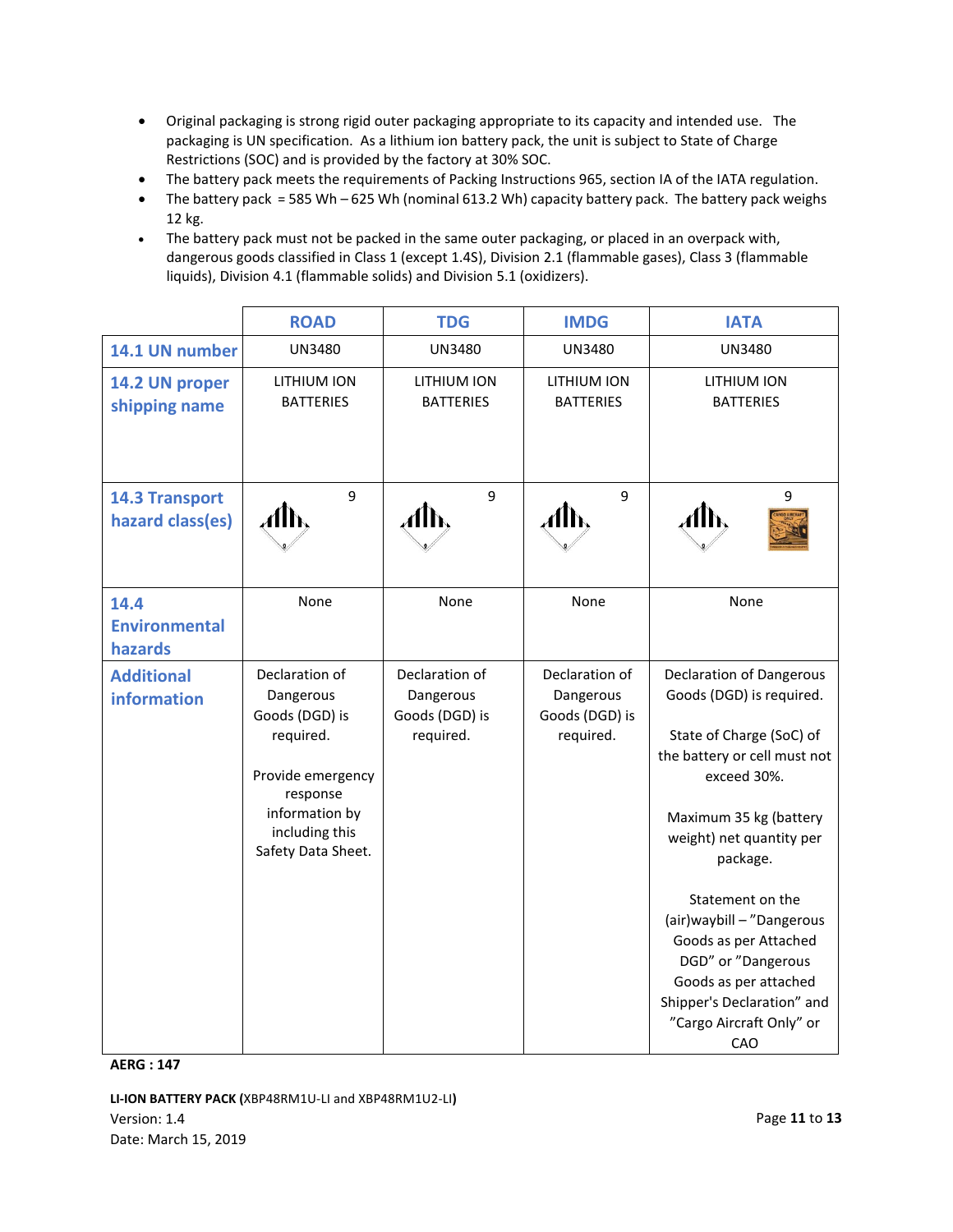| Special precautions for user                                                  | Not available. |
|-------------------------------------------------------------------------------|----------------|
| Transport in bulk according to Annex II  <br>of MARPOL 73/78 and the IBC Code | Not available. |

## **SECTION 15: REGULATORY INFORMATION**

#### **15.1 Safety, health and environmental regulations/legislation specific for the substance or mixture**

#### EU Regulation (EC) No. 1907/2006 (REACH)

Annex XIV – List of substances subject to authorization

| <b>Annex XIV</b>                | None of the components are listed. |
|---------------------------------|------------------------------------|
| Substances of very high concern | None of the components are listed. |

Annex XVII – Restrictions on the manufacture placing on the market and use of certain dangerous substances, mixtures and articles

| xvıı<br>- - -<br>– NO*<br>licable.<br><b><i><u>ADDIII</u></i></b><br>- 11<br>__ |  |
|---------------------------------------------------------------------------------|--|
|---------------------------------------------------------------------------------|--|

#### Other EU regulations

| <b>Europe inventory</b> | At least one component is not listed in EINECS but all such components<br>are listed in ELINCS. |
|-------------------------|-------------------------------------------------------------------------------------------------|
| <b>Seveso Directive</b> | is product is not controlled under the Seveso Directive                                         |

#### **15.2 Chemical Safety Assessment**

This product contains substances for which Chemical Safety Assessments are still required.

# **SECTION 16: OTHER INFORMATION**

Review date: Version: 1.4 March 15, 2019

Abbreviations and acronyms:

ATE = Acute Toxicity Estimate CLP = Classification, Labelling and Packaging Regulation [Regulation (EC) No. 1272/2008] DMEL = Derived Minimal Effect Level DNEL = Derived No Effect Level EUH statement = CLP-specific Hazard statement PBT = Persistent, Bioaccumulative and Toxic PNEC = Predicted No Effect Concentration RRN = REACH Registration Number vPvB = Very Persistent and Very Bioaccumulative